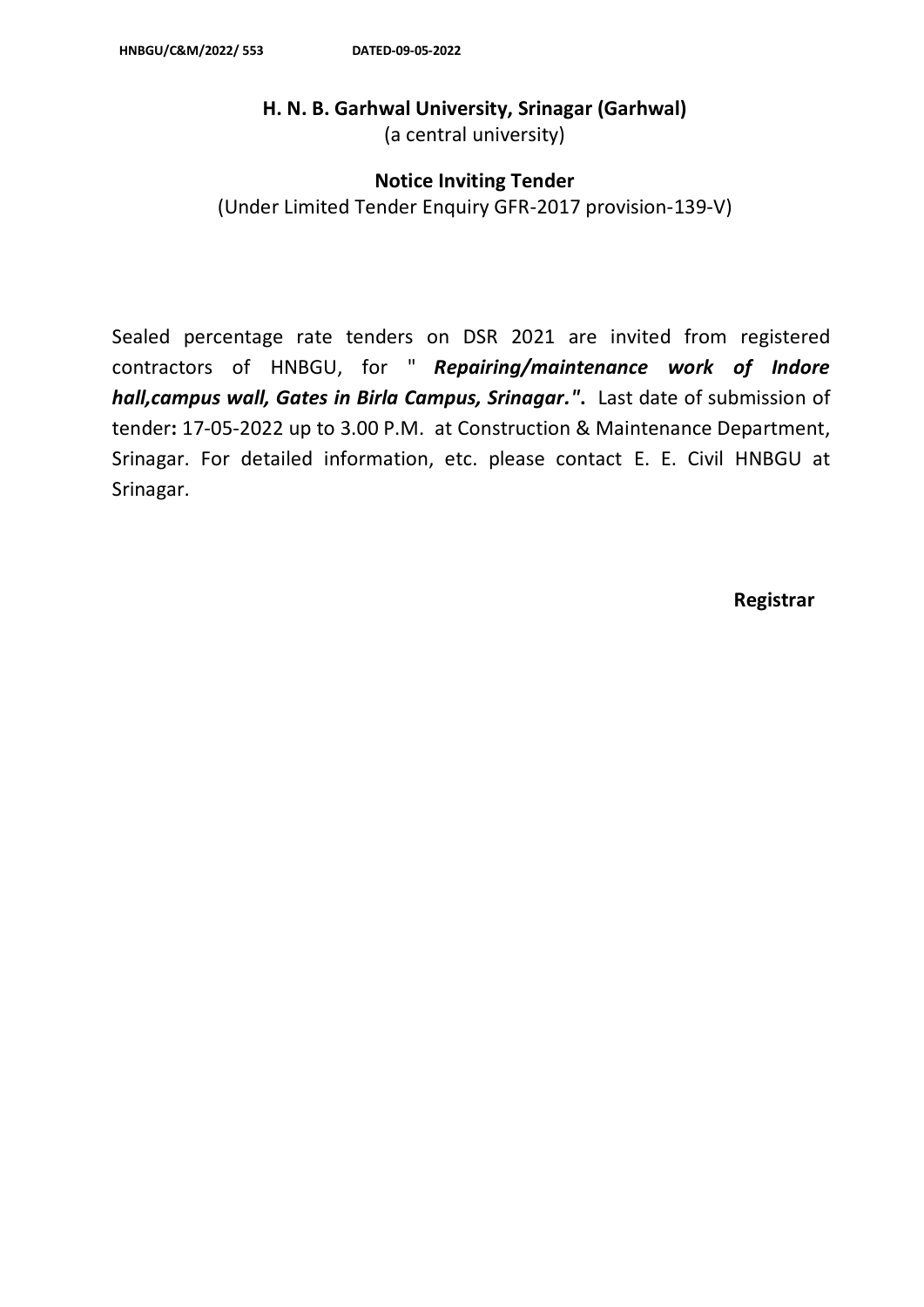## **NOTICE INVITING TENDER**

**Last Date of Issue of tender :-** As per sheet attached

**Date of Opening of tender** 

This notice may also be seen at websites **www.hnbgu.ac.in**

### **HNB Garhwal University Srinagar, Garhwal**

#### **NOTICE INVITING TENDER**

1. Sealed percentage rate tenders on DSR 2021 are invited from registered contractor of HNB Garhwal University, for *Repairing/maintenance work of Indore hall,campus wall, Gates in Birla Campus, Srinagar.* Last date for submission of tender is 17-05-2022 at 03.00 P.M. Construction & Maintenance Department, Srinagar.

| <b>NIT</b>   | S.  | ັ<br>Name of                                              | <b>Estimated cost</b> | Earnest      | Time    | <b>Date of Posting</b> | Last date of   | Time & date  | <b>Tender</b> |
|--------------|-----|-----------------------------------------------------------|-----------------------|--------------|---------|------------------------|----------------|--------------|---------------|
| No.          |     | work                                                      |                       | <b>Money</b> | allowed | on Notice Board        | issue of       | of opening   | Cost          |
|              | NO. |                                                           |                       |              |         |                        | tenders & time |              |               |
|              |     |                                                           |                       |              |         |                        |                | of Tenders   |               |
|              | 1.  | Birla<br><b>Indore</b>                                    | ₹ 4,99,132/-          | Exempted     | 30 days | 09-05-2022             | 16-05-2022     | 17-05-2022   | NA            |
|              |     | ъ<br>э.                                                   |                       |              |         |                        | Up to 4.00     | At 3.30 P.M. |               |
|              |     | work                                                      |                       |              |         |                        | P.M.           |              |               |
| C&M /2022/04 |     | Gates                                                     |                       |              |         |                        |                |              |               |
| HNBGU./      |     | wall,                                                     |                       |              |         |                        |                |              |               |
|              |     | Repairing/maintenance<br>Campus, Srinagar<br>hall, campus |                       |              |         |                        |                |              |               |

The application shall be submitted to the office of Executive Engineer, Construction & Maintenance Department, Srinagar.

The work is estimated to cost as per detail above. This estimate, however, is given merely as a rough guide.

### **Criteria of eligibility for issue of tender document**

- 1. Tender shall be issued to registered contractor of HNBGU.
- 2. The time allowed for carrying out the work will be **30 days** from the date of order. However work will be carried out in part as per the requirement of the University.
- 3. The site for the work is available and ready for commencement of the task.
- 4. Tender document consisting of plan and specifications of work to be done and the set of terms & conditions of contract to be complied with by the contractor whose tender may be accepted and other necessary documents can be seen in the office of the **EE, HNBGU Srinagar (Garhwal)** between hours of 11:00 A.M. & 04:00 P.M. everyday excepts on Saturday, Sunday and Public Holidays. Tender documents will be issued from his office, during the hours specified above.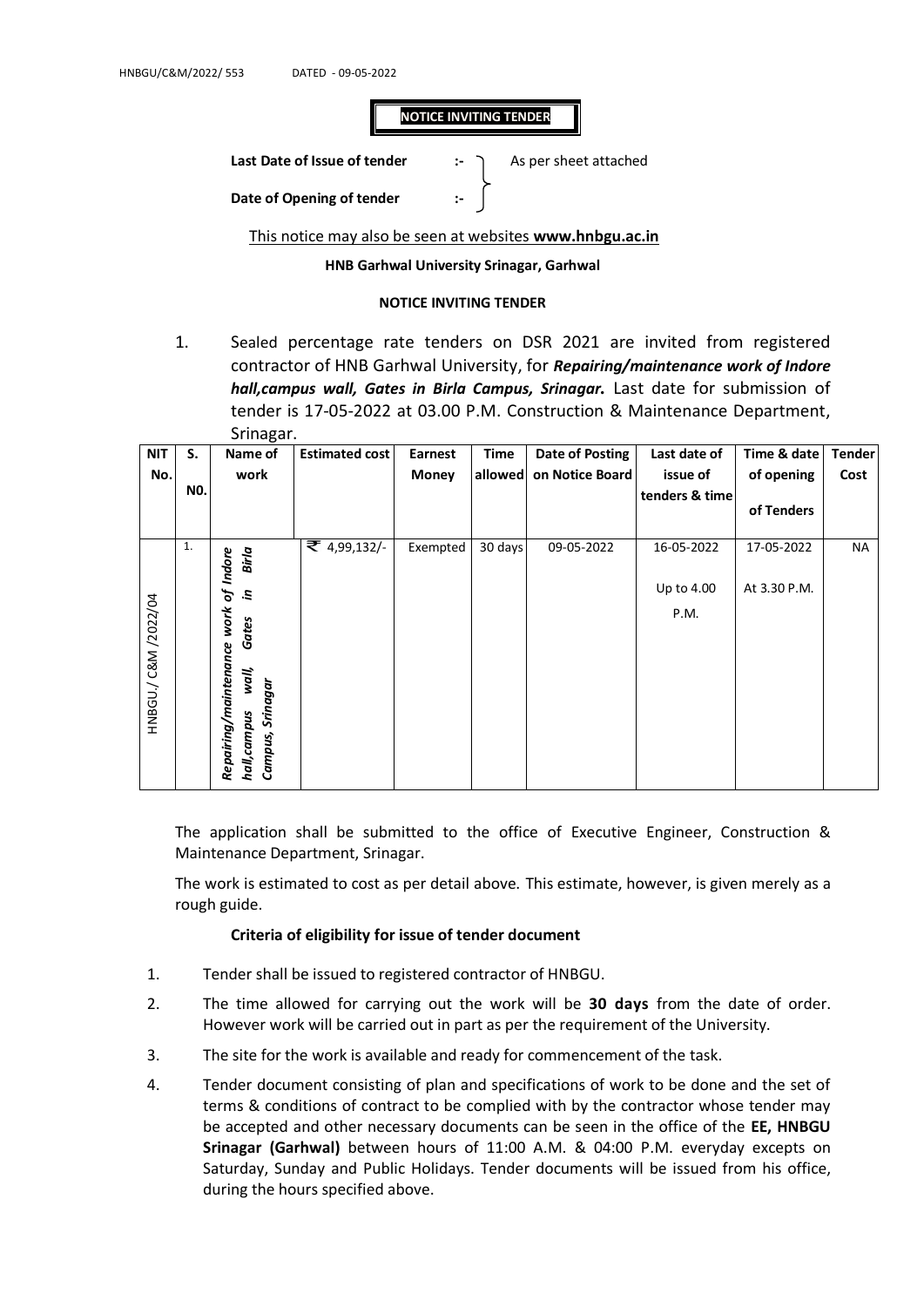5. The sealed tender envelope with the name of work and due date of opening written on envelope, shall be received by the office of EE, HNBGU, Srinagar (Garhwal) Construction &Maintenance Department, Srinagar as per time and date mentioned in page no. 01. The financial bid duly signed by the contractor on the Performa for this purpose as per annexure-1 to be submitted by the contractor in sealed envelope to the office of EE Civil

6. The contractor whose tender is accepted will be required to furnish performance guarantee of 5% (Five percentages) of the tendered amount within the period specified in letter. This guarantee shall be in the form of Deposit at call receipt of any scheduled Bank/Banker's cheque of any scheduled Bank/Demand Draft of any scheduled bank/pay order of any scheduled Bank on prescribed format by University.

In case the contractor fails to deposit the said performance guarantee within the period in letter including the extended period if any, the Money deposited by the registered contractors at the time of registration shall be forfeited automatically without any notice to the contractor.

7. The description of the following works **"***Repairing/maintenance work of Indore hall,campus wall, Gates in Birla Campus, Srinagar."* copies of other drawings and documents pertaining to the works will be open for inspection by the tenderer at the office of E. Engineer, HNBGU, Srinagar.

Tenderers are advised to inspect and examine the site and its surroundings and satisfy themselves before submitting their tenders as to the nature of the ground and sub-soil (so far as is practicable), the form and nature of the site, the means of access to the site, the accommodation they may require and in general shall themselves obtain all necessary information as to risks, contingencies and other circumstances which may influence or affect their tender. A tenderer shall be deemed to have full knowledge of the site whether he inspects it or not and no extra charges consequent on any misunderstanding otherwise shall be allowed. The tenderer shall be responsible for arranging and maintaining at his own cost all materials, tools & plants, water, electricity, access, facilities for workers and all other services required for executing the work unless otherwise specifically provided for in the contract documents submission of a tender by a tenderer implies that he has read this notice and all other contract documents and has made himself aware of the scope and specification of the work to be done.

8. The University through Registrar does not bind itself to accept the lowest or any other tender and reserves to itself the authority to reject any or all of the tenders received without the assignment of any reason. All tenders in which any of the prescribed conditions is not fulfilled or any condition including that of conditional rebate is put forth by the tenderer shall be summarily rejected.

**9.** Canvassing whether directly or indirectly, in connection with tenders is strictly prohibited and the tenders submitted by the contractors who resort to canvassing will be liable to rejection.

10. The University through Registrar reserves to himself the right of accepting the whole or any part of the tender and the tenderer shall be bound to perform the same at the rate quoted.

11. This Notice Inviting Tender shall form a part of the contract.

**(2)**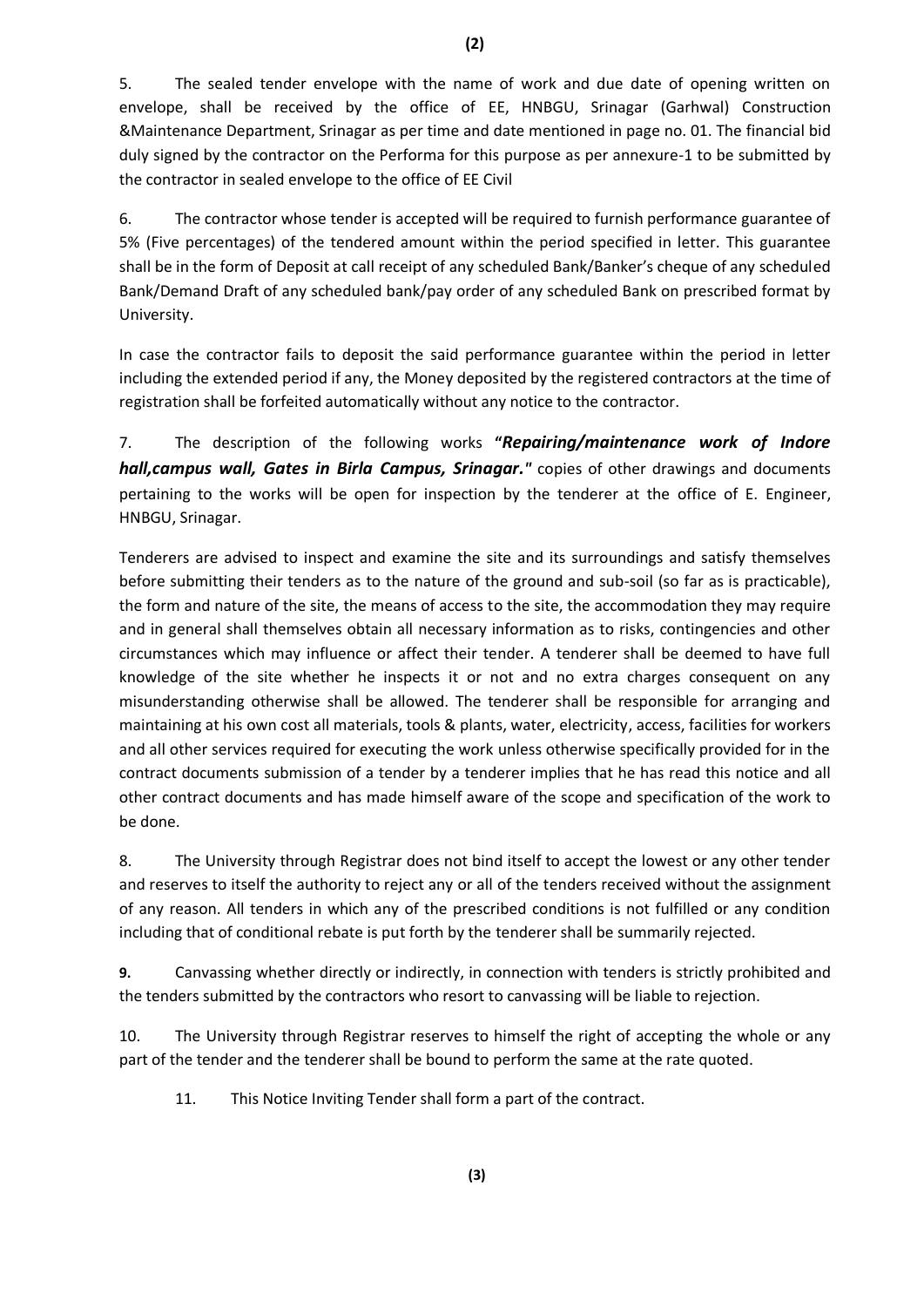# Additional Conditions

## 1**. Scope:**

1.1 The work of **"***Repairing/maintenance work of Indore hall,campus wall, Gates in Birla Campus, Srinagar***."** is to be done strictly as per the nomenclature of the item/size as per drawing or as per the direction of Engineer-in-charge.

## 2. **Specification for work, quality and workmanship**

- 2.2 All the materials of the work shall confirm to approve makes of material specified ( Asian Paints/ Berger Paints/ Shalimar Paints Pvt. Ltd./ Snowcem India ltd). The proof of procurement of various materials shall be provided either from the manufactures or through authorized dealers for first quality of material, if required by university.
- 2.3 Any damages caused during transit shall be borne by the contractor and nothing shall be paid on this account by university. The damage material shall not be used on the work.
- 2.4 The quoted rates shall include all taxes i.e. GST and Labour cess etc. The rates shall also include carriage, loading, unloading etc. at site as per the direction of Engineer-in-Charge to the satisfaction of concerned stakeholder/ HOD.
- 2.5 During the execution of work the contractor shall make necessary arrangements for safe custody of the material on the direction of the Engineer-in-charge till the satisfactory completion of the work.
- 3. The contractor shall make his own arrangement for obtaining electric connection if required, and make necessary payments directly to the department concerned.
- 4. The contractor shall fully comply with all legal orders and directions of the Public or local authorities or municipality and abide by their rules and regulations and pay all fees and charges for which he may be liable in this regard. Nothing extra shall be paid/reimbursed for the same. The contractor shall fully responsible for safety measures during work and to comply the directions as per labour act.
- 5. The deduction for GST, Income Tax and Labour cess shall be made at source as per rules.
- 6. Satisfactory completion certificate shall have to be obtained from the concerned stack holder/ HOD as per the direction of Engineer-in-Charge. The final payment shall be released only after the satisfactory completion of the task.

A.E. Civil/EE Registrar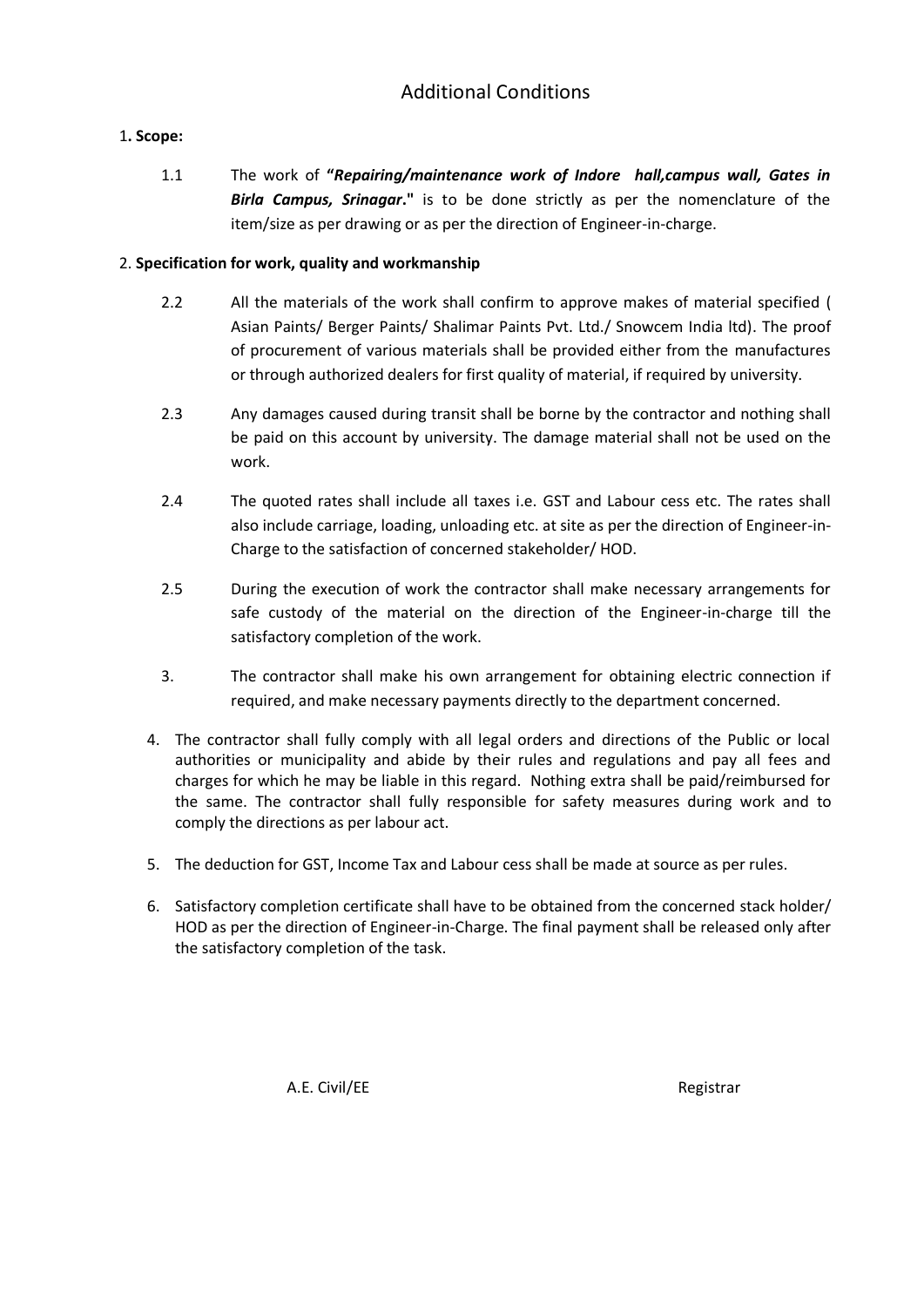### *Annexure - 1*

## **Performa for Financial bids**

## **Schedule of Quantities**

### **Name of the Work: -Repairing/maintenance work of Indore hall,campus wall, Gates in Birla Campus, Srinagar***.*

| S.<br>N.       | <b>Item Details</b>                                                                                                                                                                                                                                                                                                                                                                                                                 | Qt.   | Unit | <b>DSR 2021</b><br>unit rate | Amount/Rate<br>(in ₹) | <b>DSR</b> item |
|----------------|-------------------------------------------------------------------------------------------------------------------------------------------------------------------------------------------------------------------------------------------------------------------------------------------------------------------------------------------------------------------------------------------------------------------------------------|-------|------|------------------------------|-----------------------|-----------------|
| $\mathbf{1}$   | Earth work in excavation by mechanical means<br>(Hydraulic excavator) / manual means in foundation<br>trenches or drains (not exceeding 1.5 m in width or 10<br>sqm on plan), including dressing of sides and ramming<br>of bottoms, lift upto 1.5 m, including getting out the<br>excavated soil and disposal of surplus excavated soil as<br>directed, within a lead of 50 m. 2.8.1 All kinds of soil.                            | 13.56 | cum  | 286.85                       | 3889.686              | 2.8.1           |
| $\overline{2}$ | Demolishing cement concrete manually/ by mechanical<br>means including disposal of material with in 50 metres<br>lead as per direction of Engineer - in - charge. Nominal<br>concrete 1:3:6 or richer mix (i/c equivalent design mix)                                                                                                                                                                                               | 0.11  | cum  | 2007.1                       | 220.781               | 15.2.1          |
| 3              | Demolishing brick work manually/ by mechanical<br>means including stacking of serviceable material and<br>disposal of unserviceable material within 50 metres<br>lead as per direction of Engineer-in-charge. In cement<br>mortar                                                                                                                                                                                                   | 1.68  | cum  | 1698.45                      | 2853.40               | 15.7.4          |
| $\overline{4}$ | Demolishing R.C.C. work manually/ by mechanical<br>means including stacking of steel bars and disposal of<br>unserviceable material within 50 metres lead as per<br>direction of Engineer - in- charge                                                                                                                                                                                                                              | 0.612 | cum  | 2928.10                      | 1792.00               | 15.3            |
| 5              | Providing and laying in position cement concrete of<br>specified grade excluding the cost of centering and<br>shuttering - All work up to plinth level : 1:2:4 (1 cement<br>: 2 coarse sand (zone-III) : 4 graded stoneaggregate 20<br>mm nominal size).                                                                                                                                                                            | 5.18  | cum  | 7365.15                      | 38114.65              | 4.1.3           |
| 6              | Random rubble masonry with hard stone in foundation<br>and plinth including levelling up with cement concrete<br>1:6:12 (1 cement : 6 coarse sand : 12 graded stone<br>aggregate 20 mm nominal size) upto plinth level with :<br>Cement mortar 1:6 (1 cement : 6 coarse sand)                                                                                                                                                       | 9.75  | cum  | 6653.45                      | 64871.14              | 7.1.1           |
| $\overline{7}$ | Reinforced cement concrete work in walls (any<br>thickness), including attached pilasters, buttresses,<br>plinth and string courses, fillets, columns, pillars, piers,<br>abutments, posts and struts etc. above plinth level up<br>to floor five level, excluding cost of centering,<br>shuttering, finishing and reinforcement : 1:1.5:3 (1<br>cement: 1.5 coarse sand(zone-III): 3 graded stone<br>aggregate 20 mm nominal size) | 2.64  | cum  | 10185.05                     | 26888.53              | 5.2.2           |
| 9              | Centering and shuttering including strutting, propping<br>etc. and removal of form for : Lintels, beams, plinth<br>beams, girders, bressumers and cantilevers                                                                                                                                                                                                                                                                       | 6.95  | sqm  | 608.35                       | 4228.03               | 5.9.5           |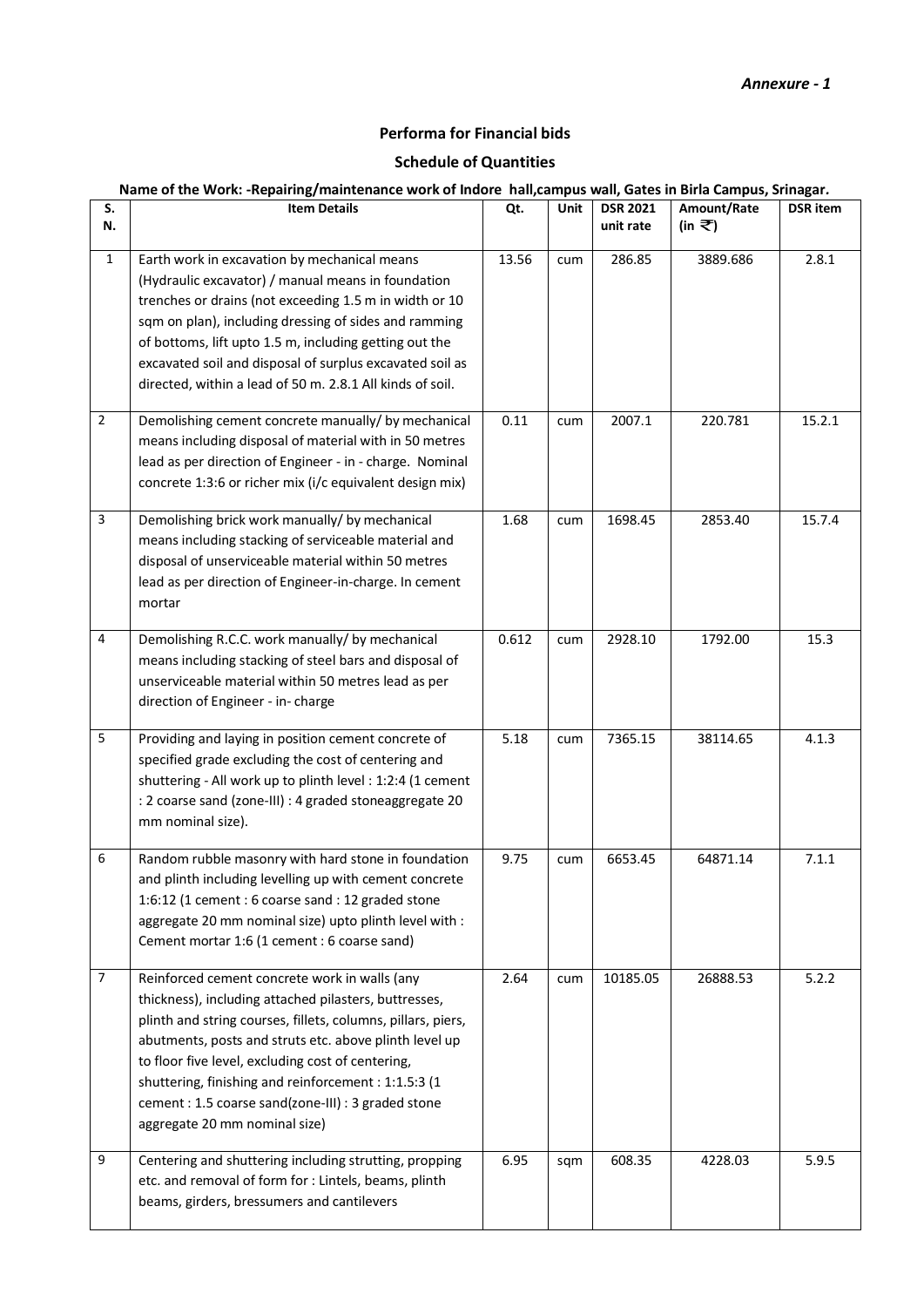| 10 | Brick work with common burnt clay F.P.S. (non                                                                | 9.55   | cum | 8288.35 | 79162.03  | 6.4.2    |
|----|--------------------------------------------------------------------------------------------------------------|--------|-----|---------|-----------|----------|
|    | modular) bricks of class designation 7.5 in                                                                  |        |     |         |           |          |
|    | superstructure above plinth level up to floor V level in                                                     |        |     |         |           |          |
|    | all shapes and sizes in : Cement mortar 1:6 (1 cement : 6                                                    |        |     |         |           |          |
|    | coarse sand)                                                                                                 |        |     |         |           |          |
|    |                                                                                                              |        |     |         |           |          |
| 11 | 12 mm cement plaster of mix : 1:6 (1 cement: 6 coarse                                                        | 60.40  | sqm | 294.35  | 17778.74  | 13.4.2   |
|    | sand).                                                                                                       |        |     |         |           |          |
| 12 | "Providing and laying vitrified floor tiles in different                                                     | 3.96   | sqm | 1416.65 | 5609.93   | 11.41.2  |
|    | sizes (thickness to be specified by the manufacturer)                                                        |        |     |         |           |          |
|    | with water absorption less than 0.08% and conforming                                                         |        |     |         |           |          |
|    | to IS: 15622, of approved make, in all colours and                                                           |        |     |         |           |          |
|    | shades, laid on 20mm thick cement mortar 1:4 (1                                                              |        |     |         |           |          |
|    | cement : 4 coarse sand), jointing with grey cement                                                           |        |     |         |           |          |
|    | slurry $@$ 3.3 kg/sqm including grouting the joints with                                                     |        |     |         |           |          |
|    | white cement and matching pigments etc.,                                                                     |        |     |         |           |          |
|    | complete.Size of Tile 600x600 mm                                                                             |        |     |         |           |          |
|    |                                                                                                              |        |     |         |           |          |
| 13 | Renewing glass panes, with putty and nails wherever                                                          | 2.00   | sqm | 941.95  | 1883.90   | 14.5.1   |
|    | necessary including racking out the old putty: Float                                                         |        |     |         |           |          |
|    | glass panes of nominal thickness 4 mm (weight not less<br>than 10kg/sqm)                                     |        |     |         |           |          |
| 14 | Steel work welded in built up sections/ framed work,                                                         | 250.00 | kg  | 142.30  | 35575.00  | 10.25.2  |
|    | including cutting, hoisting, fixing in position and                                                          |        |     |         |           |          |
|    | applying a priming coat of approved steel primer using                                                       |        |     |         |           |          |
|    | structural steel etc. as required.In gratings, frames,                                                       |        |     |         |           |          |
|    | guard bar, ladder, railings, brackets, gates and similar<br>works                                            |        |     |         |           |          |
| 15 | Applying priming coat: With With ready mixed pink or                                                         | 15.00  | sqm | 61.45   | 921.75    | 13.50.1  |
|    | Grey primer of approved brand and manufacture on                                                             |        |     |         |           |          |
|    | wood work (hard and soft wood)                                                                               |        |     |         |           |          |
| 16 | Distempering with 1st quality acrylic distember (Ready                                                       | 811.63 | sqm | 56.80   | 46100.30  | 13.90.1  |
|    | mix) having VOC content less than 50 grams/ litre of                                                         |        |     |         |           |          |
|    | approved brand and manufacture to give an even<br>shade : Old work (one or more coats)                       |        |     |         |           |          |
| 17 | Painting with synthetic enamel paint of approved brand                                                       | 20.00  | sqm | 131.45  | 2629.00   | 13.61.1  |
|    | and manufacture to give an even shade : Two or more                                                          |        |     |         |           |          |
|    | coats on new work                                                                                            |        |     |         |           |          |
| 18 |                                                                                                              |        |     |         |           |          |
|    | Painting with synthetic enamel paint of approved brand<br>and manufacture of required colour to give an even | 282.60 | sqm | 86.55   | 24459.03  | 13.99.1  |
|    | shade: One or more coats on old work                                                                         |        |     |         |           |          |
| 19 | Finishing walls with Acrylic Smooth exterior paint of                                                        | 958.64 | sqm | 74.75   | 71658.34  | 13.111.2 |
|    | required shade : Old work (One or more coat applied @                                                        |        |     |         |           |          |
|    | 0.90 ltr/10 sqm).                                                                                            |        |     |         |           |          |
| 20 | Finishing walls with Acrylic Smooth exterior paint of<br>required shade: New work (Two or more coat applied  | 54.08  | sqm | 166.85  | 9023.25   | 13.46.1  |
|    | @ 1.67 ltr/10 sqm over and including priming coat of                                                         |        |     |         |           |          |
|    | exterior primer applied @ 2.20 kg/10 sqm)                                                                    |        |     |         |           |          |
| 21 | Providing and fixing on wall face unplasticised Rigid PVC                                                    | 15.00  | mtr | 319.75  | 4796.25   | 12.41.2  |
|    | rain water pipes conforming to IS : 13592 Type A,                                                            |        |     |         |           |          |
|    | including jointing with seal ring conformingto IS: 5382,                                                     |        |     |         |           |          |
|    | leaving 10 mm gap for thermal expansion, (i) Single<br>socketedpipes. 110 mm diameter                        |        |     |         |           |          |
| 22 | Disposal of building rubbish / malba / similar                                                               | 5.00   | cum | 138.85  | 694.25    | 15.6     |
|    | unserviceable, dismantled or waste materials by                                                              |        |     |         |           |          |
|    | mechanical means, including loading, transporting,                                                           |        |     |         |           |          |
|    | unloading to approved municipal dumping ground or as                                                         |        |     |         |           |          |
|    | approved by Engineer-in-charge, beyond 50 m initial                                                          |        |     |         |           |          |
| 23 | lead, for all leads including all lifts involved.<br>Total                                                   |        |     |         | 462159.70 |          |
|    |                                                                                                              |        |     |         |           |          |
| 24 | Add cost index 8.00%                                                                                         |        |     |         | 36972.78  |          |
|    |                                                                                                              |        |     |         |           |          |